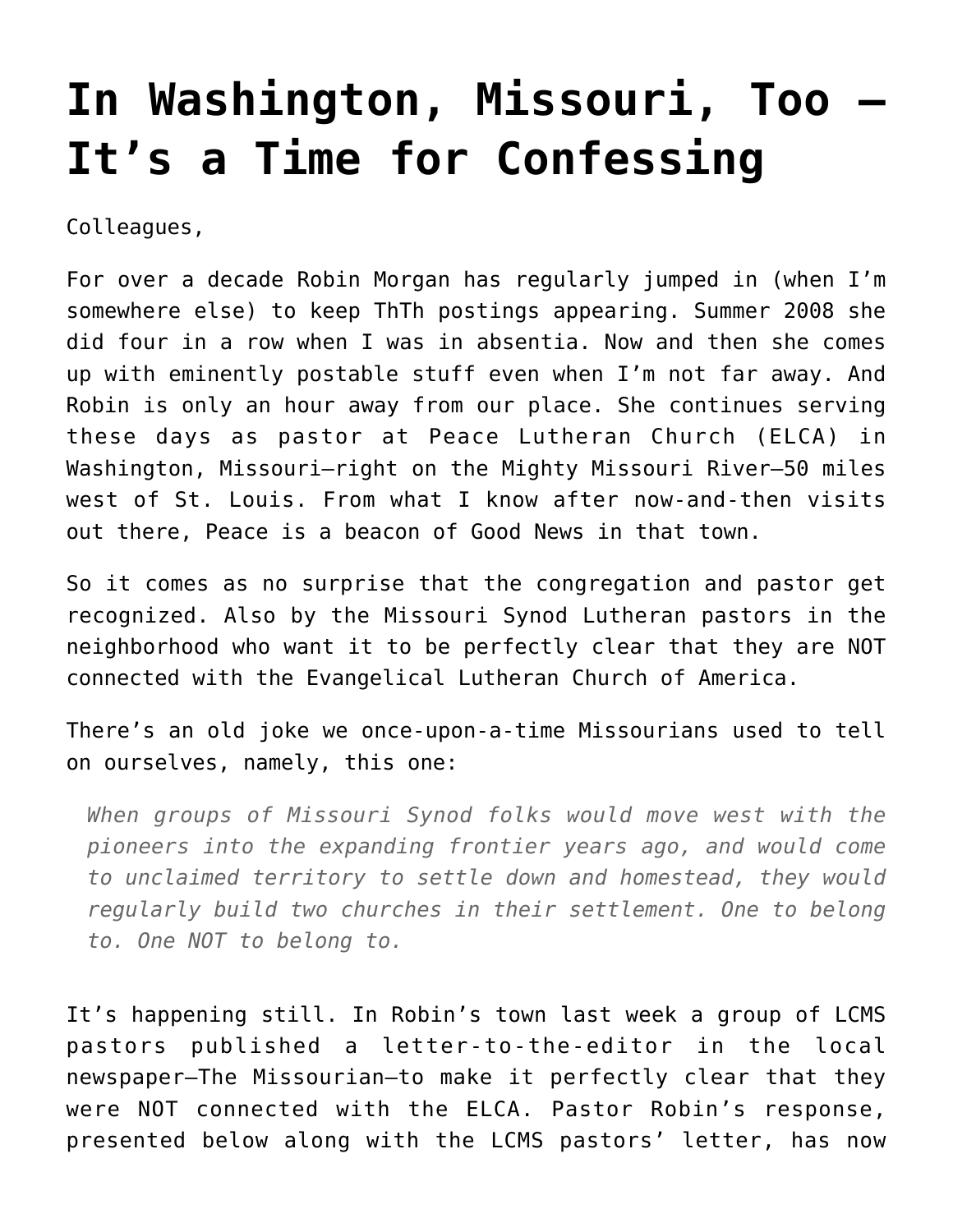appeared in this week's issue of the paper.

Here they are–documents of a time for confessing in Washington, Missouri.

Peace and Joy! Ed Schroeder

## **"Don't Confuse Us With Them" The Missourian 09/22/2009**

To The Editor:

Please don't confuse us with the "Lutherans" recently in the news: "Evangelical Lutherans' landmark shift – Vote lets gay men and lesbians in committed relationships serve as clergy" was the heading of New York Times story on Page one of the Aug. 22 St. Louis Post-Dispatch.

Collectively, "Lutherans" are the largest Protestant denomination in the world. However, many are in name only. There are also numerous divisions or "synods" that can vary from being very liberal (both theologically and culturally) to being very "conservative," i.e., holding to the Holy Scripture as the inerrant Word of God, the "confessional" standards of the historic Reformation (of the 1500s), and family values in light of biblical teaching.

We are the LCMS (Lutheran Church – Missouri Synod), a 2.4 million-member church body with some 6,000-plus congregations throughout the United States of America and mission work in dozens of nations (not to be confused with or associated in any way with ELCA [Evangelical Lutheran Church of America], a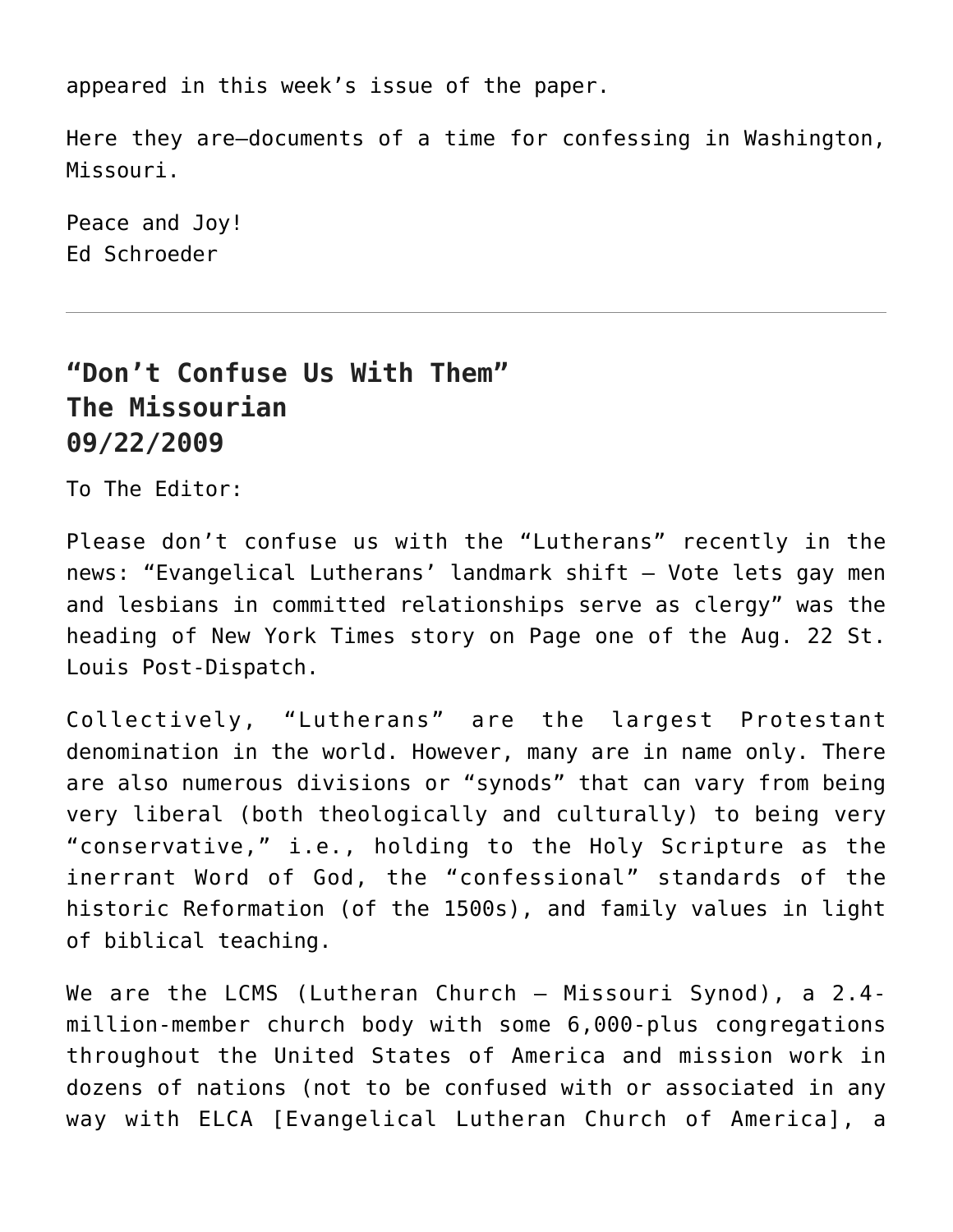membership of 4.8 million).

By God's grace, we, pastors in the Washington Circuit of the LCMS, still believe, confess and teach:

- The Holy Scripture is the true, inerrant Word of God in its entirety (II Timothy 3:16);
- The moral code of God's law is for all people, for all time, and this moral code is clearly expressed in the Ten Commandments (Exodus 20), by Jesus Christ (Matthew 5-7) and Christ's Apostles (Ephesians 5:3-21);
- Salvation from sin and eternal death is solely by God's grace through faith in His only begotten Son, Jesus Christ (John 3:16, Acts 4:12, Ephesians 2:1-10);
- The sanctity of marriage between one man and one woman has God's design and blessings (Genesis 1, 2, John 2:1-11, Ephesians 5:21-33);
- The sanctity of human life (Psalm 139:13-16; Jeremiah 1:5, Luke 1:41-44);
- Sex outside of God's design of marriage is sinful, therefore harmful to both the individuals who practice such and to society at large (Leviticus 18:20-23, Romans 1:21-31, I Corinthians 6:9-20, I Timothy 1:10, Hebrews 13:4; Jude 7); and
- "The Great Commission" in the power of the Holy Spirit, to share the "Good News" with all the world, to love the sinner and call everyone to repentance and faith in Christ Jesus (Matthew 28:18-20, Luke 24:46-49, I John 4, 5).

We are far from perfect. We are repentant sinners and rest in the comfort of God's sure forgiveness through the bloody sacrifice of Christ Jesus on the cross of Golgotha.

We pray for those who defend sin and justify its practices, that they may repent and no longer mock the atonement of Christ.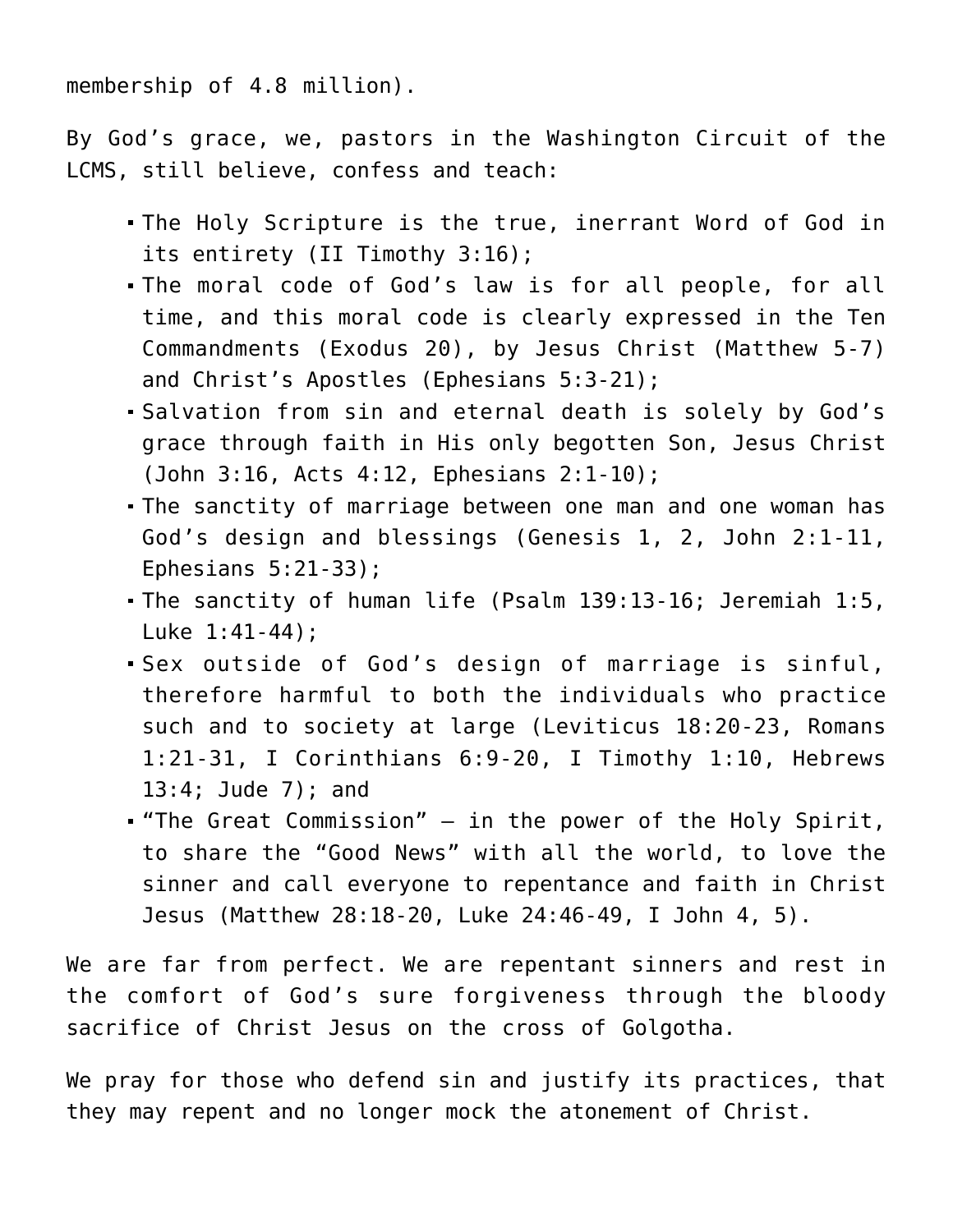We pray for those who call themselves "Lutherans" but are so in name only, that they may truly follow the lead of Dr. Martin Luther (1483-1546), holding to the sacred Scriptures as the inerrant Word of God, remain steadfast to the historic Luther's Small Catechism and the Lutheran confessions, and refrain from "political correctness" and "secular moral relativism" shaping their theology and practice.

– Bill Zastrow, Ebenezer Lutheran Church, Port Hudson; Herman Otten, Trinity Lutheran Church, New Haven; Kevin M. Koester, Mount Calvary Lutheran Church, Belle and Zion Lutheran Church, Owensville; Aaron P. Kotila, Immanuel Lutheran Church, Rosebud; Lloyd E. Groenke, retired, Union; Dennis Schmelzer, Faith Lutheran Church, Washington; Timothy Brown, St. John's Lutheran Church, Beaufort; Mark Bangert, Immanuel Lutheran Church, Washington; Mark Goucher, Bethlehem Lutheran Church, New Haven; Norman Dierking, Pilgrim Lutheran Church, Freedom; St. John Lutheran Church, Drake.

(c)Washington Missouri 2009

## **Response to Don't Confuse Us with Them**

As pastor of Peace Lutheran Church, an ELCA congregation across Hwy 47 from the Washington Middle School, I want to thank my Missouri Synod brothers in Christ for this opportunity to clarify our ministry in this community.

We believe that God, our Creator, sent Jesus into our broken world because He loves the world and longs to bring wholeness to all of His creation. God's mission in our world is two-fold. God calls all human beings to care for creation, not only Christians, but all people. God calls Christians, specifically, to share the Good News of Jesus with those who are longing for a